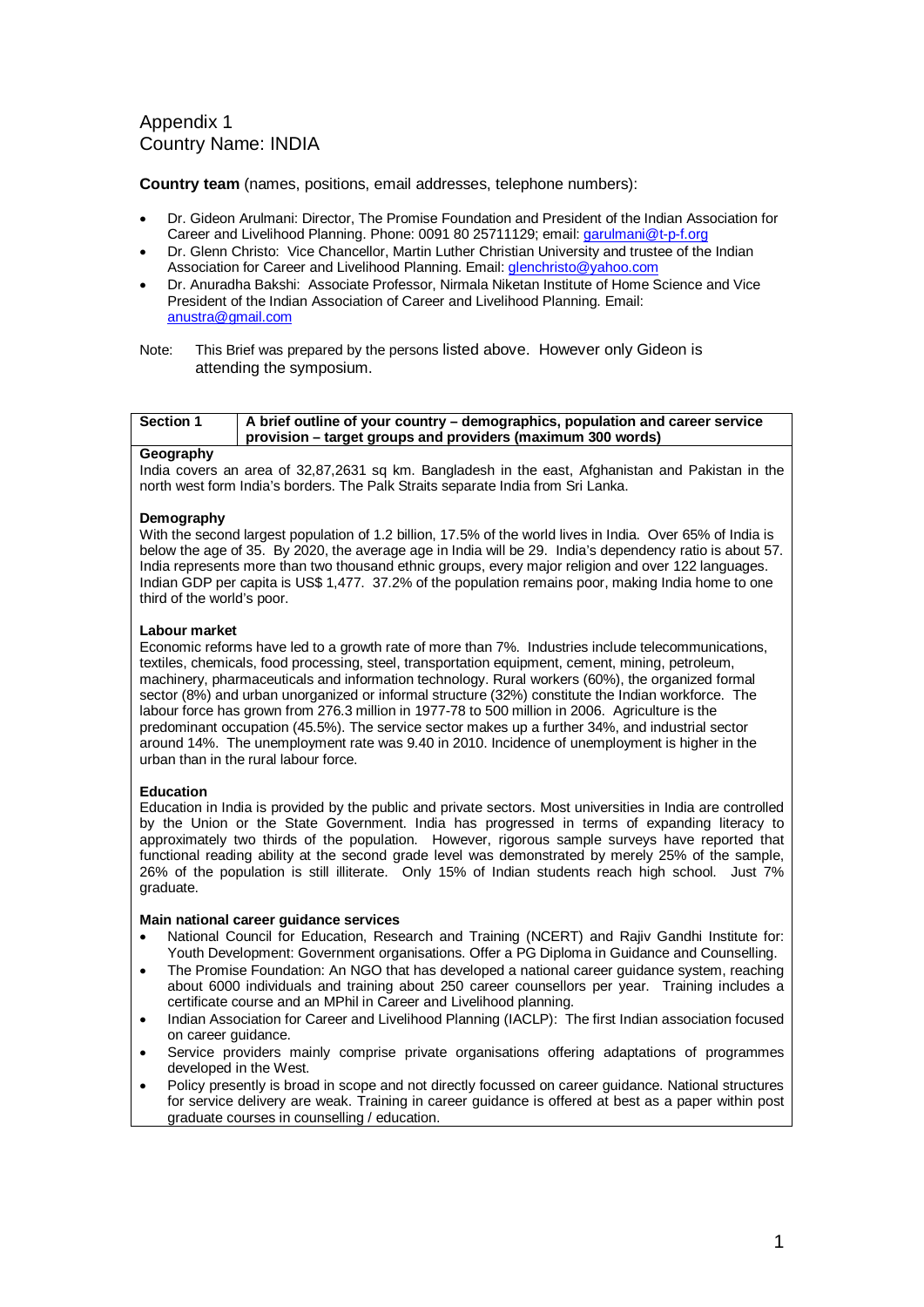| <b>Section 2</b> | Taking each of the four general symposium themes (see below), describe<br>the two greatest strengths and two greatest weaknesses relating to each<br>theme in your country (maximum 100 words for each strength and<br>weakness: therefore maximum 400 words per theme and maximum 1.600<br>words in this section). |
|------------------|---------------------------------------------------------------------------------------------------------------------------------------------------------------------------------------------------------------------------------------------------------------------------------------------------------------------|
|                  |                                                                                                                                                                                                                                                                                                                     |

### **Theme 1: Political, economic and social changes and the changing role of career guidance and career guidance policies**

| Strength 1                                                                                                                                              | Weakness 1                                                                                                                                          |
|---------------------------------------------------------------------------------------------------------------------------------------------------------|-----------------------------------------------------------------------------------------------------------------------------------------------------|
| Politically a secular government based broadly on<br>Gandhian principles of occupational development<br>which promotes equality amongst occupations and | The present government is indecisive and appears<br>weak and unstable. A strongly right wing party is<br>making inroads and may come to power. When |
| supports human development.                                                                                                                             | they were in power earlier their stance was                                                                                                         |
|                                                                                                                                                         | discriminatory and caste oriented.                                                                                                                  |
| Strength 2                                                                                                                                              | Weakness 2                                                                                                                                          |
| Economically one of the highest growth rates in                                                                                                         | Economically, growth has been placed before                                                                                                         |
| the world (8%) and the recipient of thousands of                                                                                                        | human development. We are today seeing the                                                                                                          |
| new jobs from other economies, mainly because                                                                                                           | fallout (psychological distress, loss of interest,                                                                                                  |
| of cheaper cost of labour. Socially, a gradual                                                                                                          | drop out) of people taking up jobs for which they                                                                                                   |
| change in attitudes toward occupational categories                                                                                                      | have a low suitability. Cost of labour is increasing                                                                                                |
| such that people are willing to consider a broader                                                                                                      | and jobs are starting to migrate out of India.                                                                                                      |
| spectrum of jobs.                                                                                                                                       |                                                                                                                                                     |

Note: We do not have adequately comprehensive policy for India as yet. Our comments below must be read as reflective of small initiatives, mainly private and at the non governmental level.

#### **Theme 2: Lifelong guidance policy as a part of integrated human resource development policies – challenges and opportunities**

| Strength 1                                                                                                                                                                                                                                                                                                                                                                                                                       | Weakness 1                                                                                                                                                                                             |
|----------------------------------------------------------------------------------------------------------------------------------------------------------------------------------------------------------------------------------------------------------------------------------------------------------------------------------------------------------------------------------------------------------------------------------|--------------------------------------------------------------------------------------------------------------------------------------------------------------------------------------------------------|
| Theoretically there is a gradual inclusion of<br>principles from the Human Development branch of<br>psychology. One of the most well known institutes<br>for women's education in the country (Nirmala<br>Niketan College of Home Science--- the Human<br>Development Specialisation) recently has taken a<br>prominent role in theorising and researching<br>career development as an aspect of life long<br>human development. | India's orientation to human resource has mainly<br>focused on recruitment and placement.<br>Not so<br>much on personal development. Hence the life<br>long dimension is missing.                      |
| Strength 2                                                                                                                                                                                                                                                                                                                                                                                                                       | Weakness 2                                                                                                                                                                                             |
| The government is gradually investing greater<br>attention toward human resources.<br>Proposals<br>have been submitted by The Promise Foundation<br>and other NGOs to include career guidance as a<br>service in the next five year plan.                                                                                                                                                                                        | orientation<br>lifelong<br>A<br>to<br>human<br>resource<br>development has not yet emerged.<br>Presently<br>pertaining<br>interest<br>to<br>human<br>resource<br>development has just been stimulated. |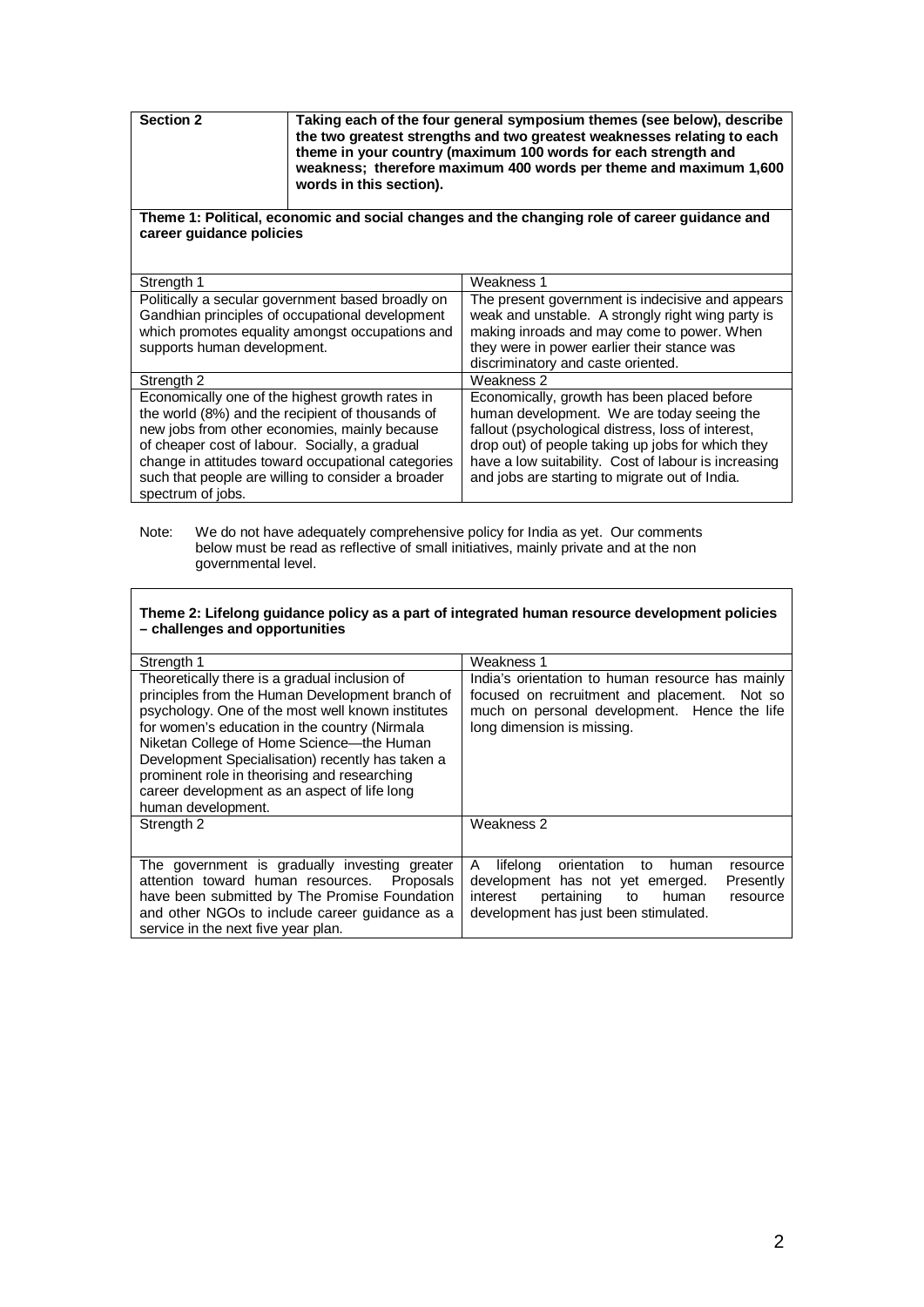#### **Theme 3: The changing world and the changing role of career guidance – skills and competencies for lifelong guidance practitioners**

| Strength 1                                                                                                                                                                                                                                                                                                                                                         | Weakness 1                                                                                                                                                                                                                                                                                                                                                                                                                                 |
|--------------------------------------------------------------------------------------------------------------------------------------------------------------------------------------------------------------------------------------------------------------------------------------------------------------------------------------------------------------------|--------------------------------------------------------------------------------------------------------------------------------------------------------------------------------------------------------------------------------------------------------------------------------------------------------------------------------------------------------------------------------------------------------------------------------------------|
| Indian philosophy is already oriented to a life long<br>perspective (e.g. the Ashrama System) taking a<br>developmental and person-centred approach to<br>work, wealth and the individual. It has close<br>relevance to the cultural ethos of the country.                                                                                                         | Every culture has had its own ways of inducting its<br>young into the work force. The value of this<br>wisdom has been eroded. Age old ways of<br>working in harmony with the environment are<br>placed at a lower level of prestige and status and<br>considered irrelevant in an industrialised, market<br>economy that is driven by the forces of<br>globalisation.                                                                     |
| Strength 2                                                                                                                                                                                                                                                                                                                                                         | Weakness 2                                                                                                                                                                                                                                                                                                                                                                                                                                 |
| Economic development has led to a massive<br>increase in occupational opportunities. This has in<br>turn led to the emergence of organisations related<br>to employment, such a recruitment firms, coaching<br>programmes and human resource has taken a<br>position of prominence. Careers guidance<br>therefore is seen as more relevant and is sought<br>after. | Economic development has largely remained an<br>urban phenomenon. Migration to the city from the<br>village is the dream of many rural young people.<br>Yet, when they manage to arrive in the city, the<br>pressures of survival often do not allow them to<br>realise their dreams. Associated with this issue is<br>the migration of professionals to other countries.<br>Their career development needs are often left<br>unaddressed. |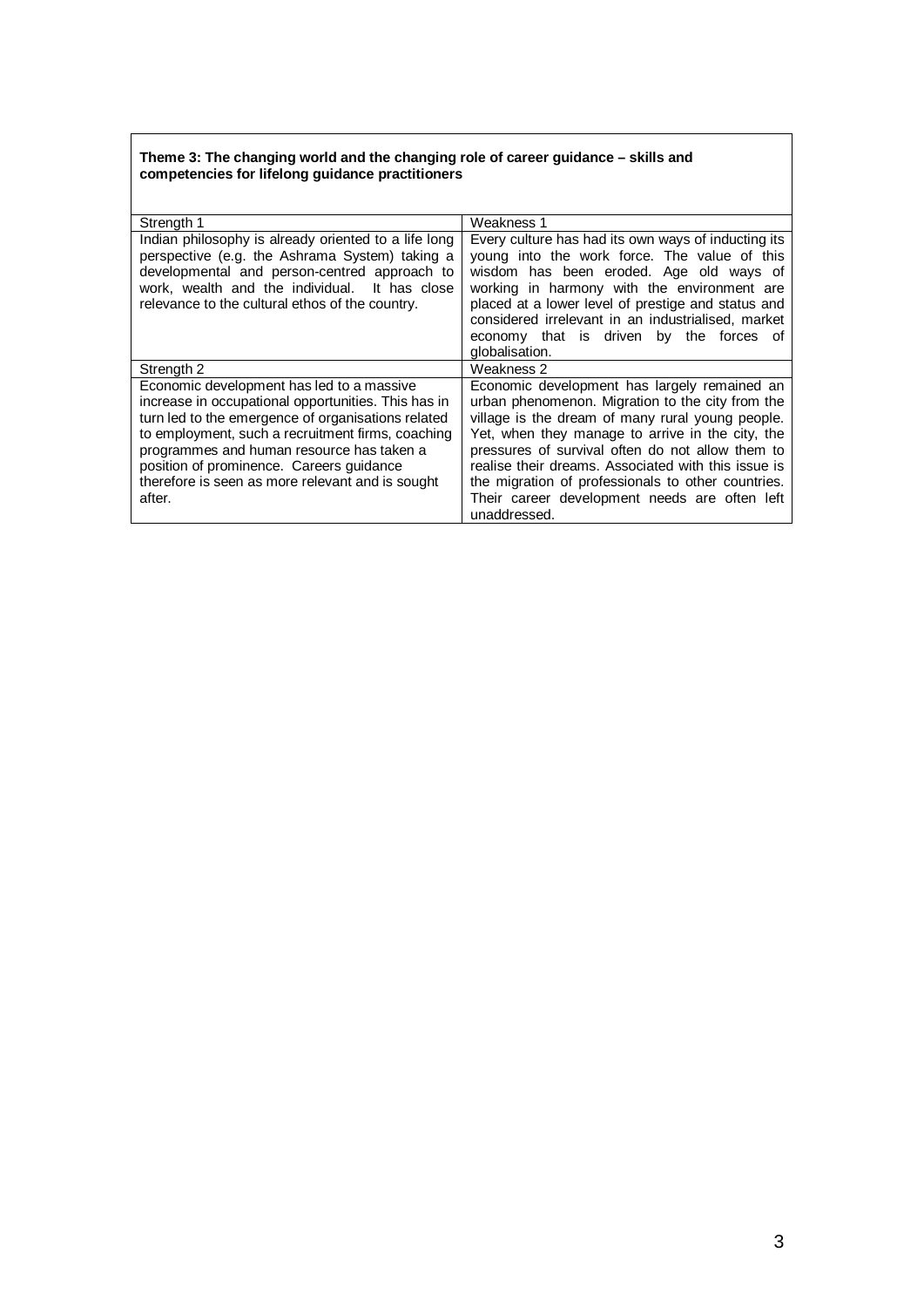## **Theme 4: Evidence-based practice; evidence-based policies**

| Strength 1                                                                            | Weakness 1                                                                                                                                                    |
|---------------------------------------------------------------------------------------|---------------------------------------------------------------------------------------------------------------------------------------------------------------|
| Emergence of an orientation to evidence based                                         | Evidence based practice has not yet entered the                                                                                                               |
| practice.                                                                             | mainstream. It is mainly practiced by small private                                                                                                           |
|                                                                                       | initiatives.                                                                                                                                                  |
| Strength 2                                                                            | Weakness 2                                                                                                                                                    |
| Research projects investing greater effort towards<br>analysis of outcomes and impact | Methods of outcome analysis are not strong. Most<br>data is impressionistic. Reliable data bases<br>(qualitative or quantitative) are few and far<br>between. |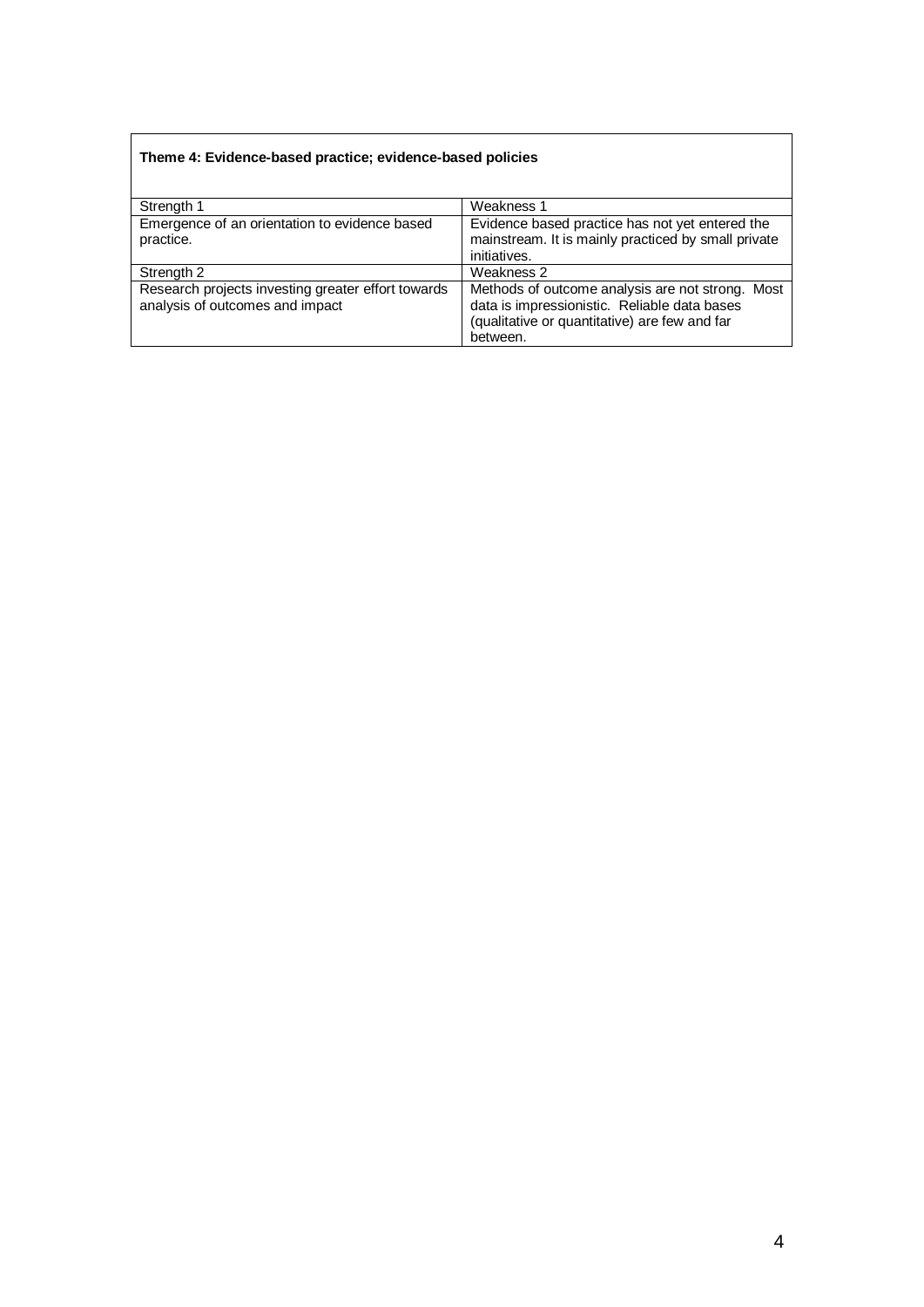| <b>Section 3</b>                                                                                                                   | learn about at the symposium.<br>$(1 = most important - 4 = least important)$ | Looking at the themes, prioritise them according to the most<br>important ones for your country team to explore further and |
|------------------------------------------------------------------------------------------------------------------------------------|-------------------------------------------------------------------------------|-----------------------------------------------------------------------------------------------------------------------------|
| Political, economic and social<br>changes and the changing role of<br>career guidance and career<br>guidance policies              |                                                                               | Priority                                                                                                                    |
| Lifelong guidance policy as a part<br>of integrated human resource<br>development policies - challenges<br>and opportunities       |                                                                               | Priority<br>2                                                                                                               |
| The changing world and the<br>changing role of career guidance<br>- skills and competencies for<br>lifelong guidance practitioners |                                                                               | Priority                                                                                                                    |
| Evidence-based practice;<br>evidence-based policies                                                                                |                                                                               | Priority                                                                                                                    |

# Section 4:

**Thinking about the themes, describe up to three high-level key public policy and/or practice initiatives currently being advanced or considered in your country (write no more than 100 words on each). If it is possible, please say to which of the themes each initiative is most closely linked.** 

Note: Policy with regard to Human Resources is rudimentary in India. The following citations point the reader to initiatives / policies broadly in the sphere of career / occupation / livelihood.

High-level key public policy/practice initiative 1

## **Scheme for Welfare and Development of Adolescents**

The National Youth Policy (2009-14) has, for the first time, constituted a Working Group on the 'Welfare and Development of Adolescents', which has launched a scheme for Development and Empowerment of Adolescents. The thrust areas of the scheme are life skills education, counselling including psychological, health and career counselling, and career guidance.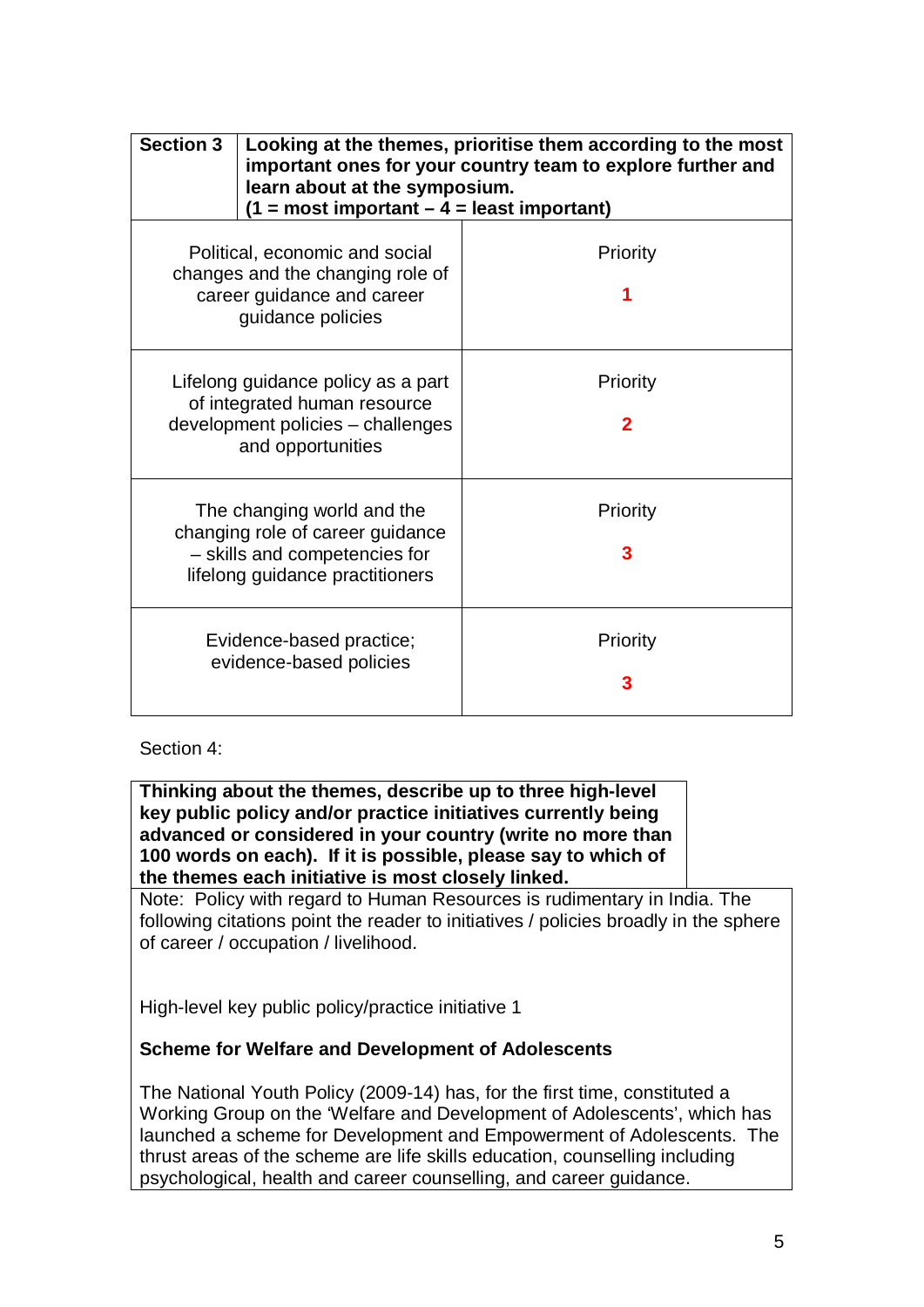Linked most closely to Theme 1

High-level key public policy/practice initiative 2

# **Rajiv Gandhi National Institute of Youth Development (RGNIYD)**

This institute was set up in 1993 by the Ministry of Youth and Sports. It offers master's degree courses in Career Counselling and life skills education. Linked most closely to Theme 2.

High-level key public policy/practice initiative 3

# **Career Guidance for Girl Students in Kerala State**

The Kerala State Women's Development Corporation (KSWDC) has come up with a career guidance programme for higher secondary girl students aimed at instilling confidence among the youngsters on how to select the best course and career. KSWDC will provide career guidance for students of seven districts covering about 4,000 students. Parents will also be invited to attend.

Linked most closely to Theme 1